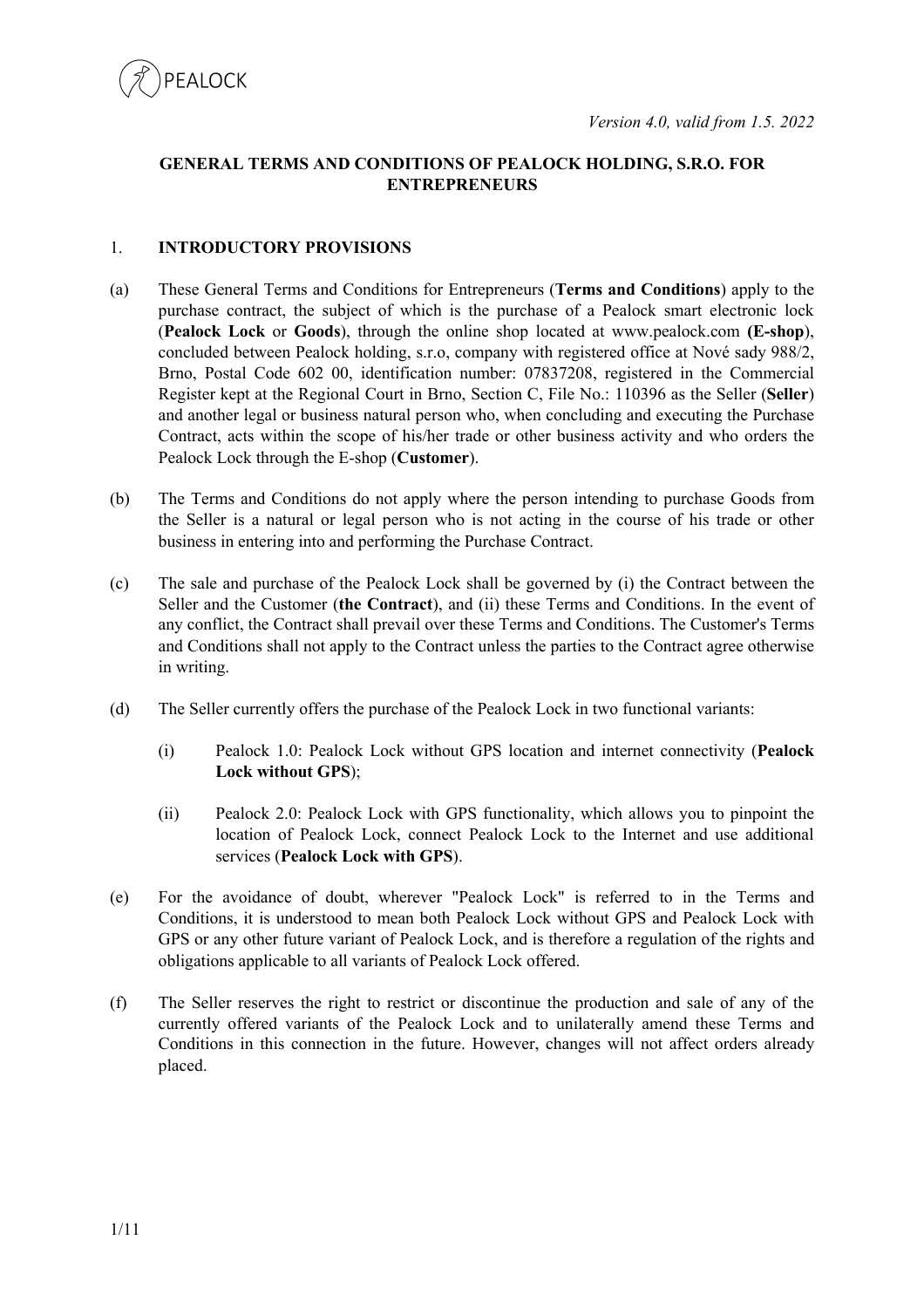# 2. **PURCHASE OF THE PEALOCK LOCK**

- (a) The Customer, who purchases the Goods in the course of its business activities under the Agreement and these Terms and Conditions, undertakes to inform the end users to whom it delivers the purchased Goods (**User**) of their rights and obligations, in particular that the Goods can only be fully used after the installation of the Pealock mobile application and the pairing of the Pealock Lock with this mobile application (**Information Obligation**).
- (b) Should the Seller become obliged to pay any amount to any third party in respect of a breach of the Customer's Information Obligation under the Contract or these Terms and Conditions, the Customer undertakes to discharge the above obligation (Debt) to the third party on behalf of the Seller, without any recourse to the Seller.
- (c) Any presentation of the Goods placed in the E-shop is of an informative nature and the Seller by such presentation does not make the Customer an offer to enter into the Contract and is not obliged to enter into the Contract with the Customer. The provisions of Section 1732(2) of Act No. 89/2012 Coll., Civil Code, as amended (**Civil Code**) shall not apply.
- (d) The E-shop contains information about the Goods, including the prices of individual Goods. The prices of the Goods are inclusive of value added tax and all related charges. The prices of the Goods remain valid for as long as they are displayed in the E-shop. This provision does not limit the Seller's ability to enter into a Contract with the Customer on individually agreed terms.
- (e) The E-shop also contains information about the costs associated with the packaging and delivery of the Goods.
- (f) In order to place an order of Goods, the Customer shall fill in an order form in the E-shop (**Order**), which contains in particular information concerning:
	- (i) the identity of the Customer, its delivery and billing address;
	- (ii) the type of Goods ordered and their price;
	- (iii) the desired method of delivery of the Goods ordered;
	- (iv) costs associated with the packaging and delivery of the Goods;
	- (v) a statement that it is the first Order placed by the Customer (**the "First Order**").
- (g) The ordering of Goods shall take place by placing the selected Goods in the electronic shopping cart E-Shop and submitting the Order to the Seller by clicking on the Submit button.
- (h) When ordering Goods, the Customer is obliged to provide correctly and truthfully all required information, which the Seller then considers to be up-to-date and correct. For the purpose of control, the Customer may add to or change the information provided in the Order.
- (i) The Seller shall confirm the Order by sending an automated confirmation email to the Customer's email address specified in the Order (**the Customer's Email**), thereby accepting the Order and concluding the Contract.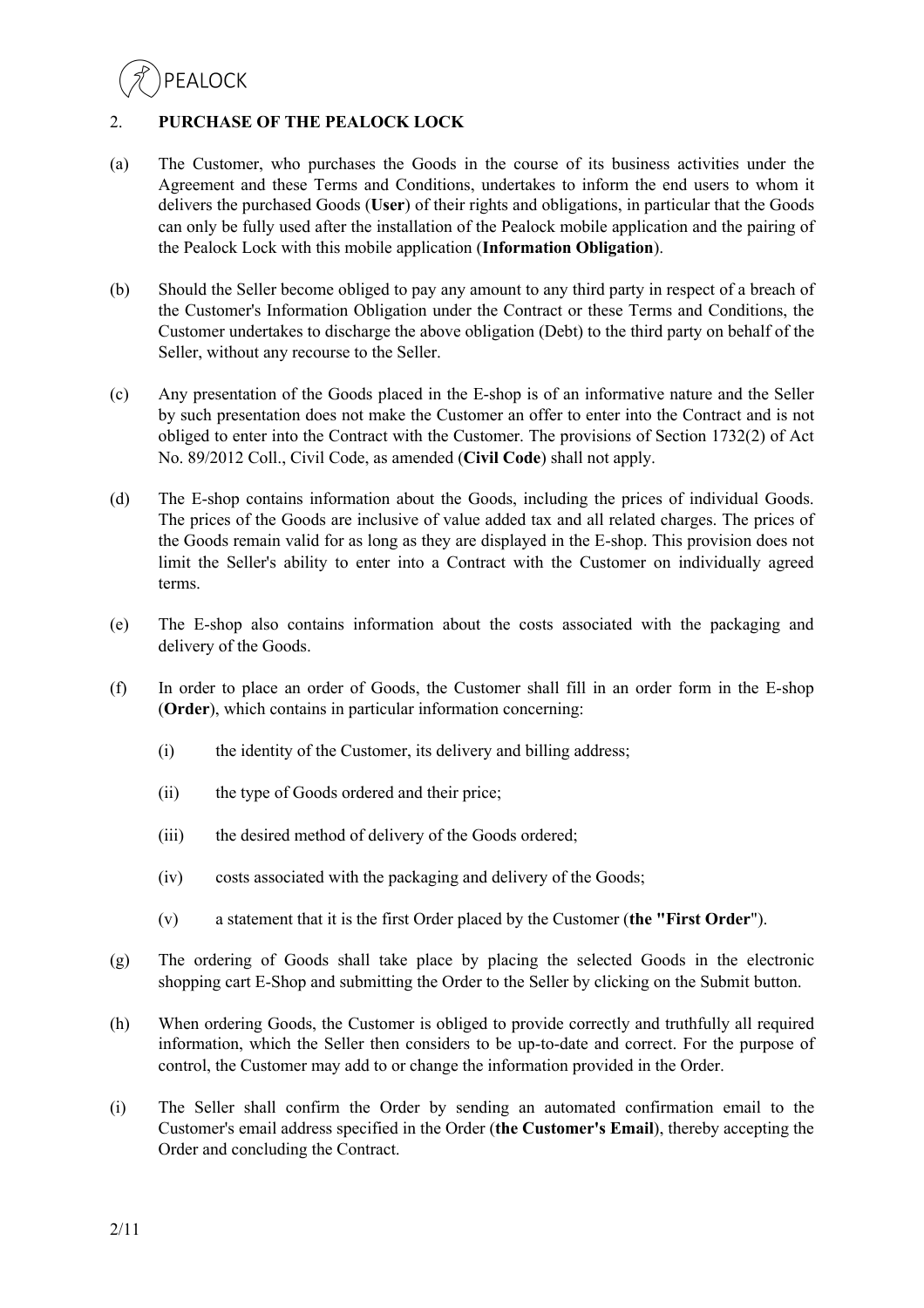

(j) The Seller is entitled, depending on the nature of the Order (quantity of Goods, amount of the Purchase Price, estimated shipping costs), to ask the Customer for additional confirmation of the Order (for example, in writing or by telephone). In such case, the Contract shall be concluded only upon delivery of such confirmation to the Seller.

## 3. **PURCHASE PRICE AND PAYMENT TERMS**

- (a) If the Contract separately agrees costs associated with the packaging and delivery of the Goods over and above the Purchase Price, these costs must be paid together with the Purchase Price. Unless expressly stated otherwise, the Purchase Price means the price of the Goods inclusive of VAT and the costs associated with the delivery of the Goods (**the Purchase Price**).
- (b) The Customer acquires ownership of the Goods at the time when the Contract is concluded and the Purchase Price is paid at the same time, which payment shall be made by crediting the total amount corresponding to the Purchase Price to the Seller's bank account.
- (c) The Seller shall issue an invoice to the Customer in confirmation of the Order. The invoice shall contain the elements of a tax document and shall be sent to the Customer's e-mail address.
- (d) The Purchase Price shall be paid by the Customer to the Seller on the basis of the invoice, whereby:
	- (i) on the First Order, the Purchase Price shall be paid in full by the Customer on the basis of the invoice issued. The Goods shall not be dispatched until the Purchase Price has been paid;
	- (ii) for subsequent Orders by the same Customer, an invoice is issued with a due date of 14 days and the Goods are dispatched on the date of the invoice.
- (e) In the event of delay by the Customer in payment of the Purchase Price, the Seller shall be entitled to interest on the overdue amount at the statutory rate for each and every day of delay. Default interest shall be payable on the first day of the Customer's default in payment of the Purchase Price.
- (f) Depending on the quantity of Goods ordered under one Order, the Customer may be placed in one of the bonus categories:
	- (i) Bronze category,
	- (ii) Silver category,
	- (iii) Gold category,
	- (iv) Platinum category.
- (g) Discounts from the retail price may be provided for each category and the current price list as well as information on the conditions for inclusion in one of the categories are available on the E-shop in the section for business partners https://pealock.com/cs/b2b/.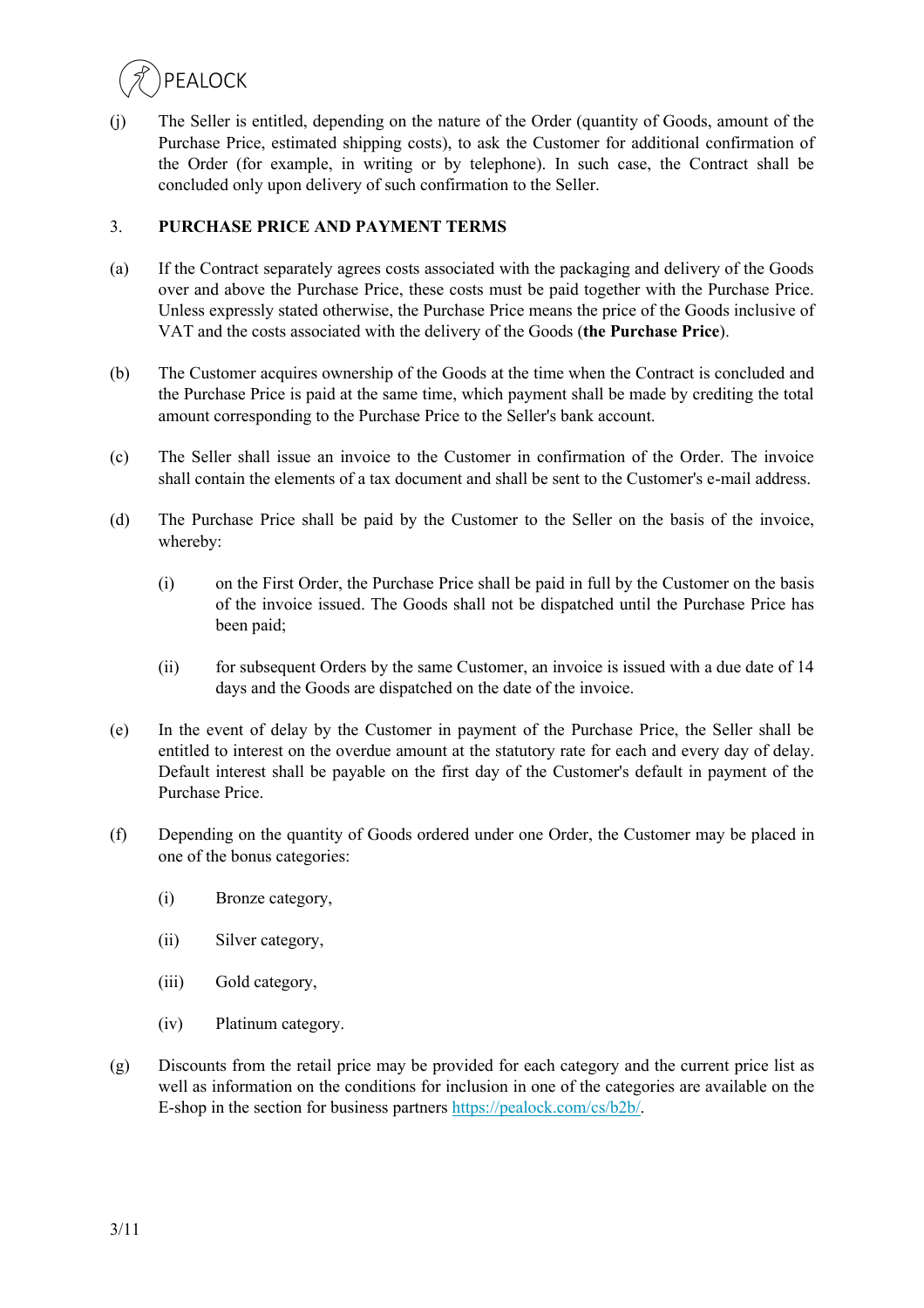

(h) In addition to any discounts on the retail price, services may be provided free of charge to a Customer classified in the relevant category under paragraph (f) above for the purpose of sales promotion, such as the provision of promotional materials, the loan of a tablet stand, etc. The Seller shall provide the Customer with an up-to-date list of free services for each category via the E-shop in the section for business partners, where this information is already available before the conclusion of the Contract.

## 4. **TRANSPORT AND DELIVERY OF GOODS**

- (a) If the Seller is obliged under the Contract to deliver the Goods to the place specified by the Customer in the Order, the Customer shall take possession of the Goods on delivery. On acceptance of the Goods, the risk of damage to the Goods shall pass to the Customer.
- (b) If the method of transport is agreed on the basis of the Customer's individual request, the Customer shall bear the risk and any additional costs associated with this method of transport.
- (c) In the event that for reasons on the Customer's side it is necessary to deliver the Goods repeatedly or by a different method than that specified in the Order, the Customer shall pay the costs associated with the repeated delivery of the Goods or the costs associated with the different method of delivery.
- (d) On receipt of the Goods from the carrier, the Customer shall check the integrity of the packaging of the Goods and in the event of any defects notify the carrier immediately. In the event that the packaging is found to have been tampered with, the Customer may not accept the shipment from the carrier. The Seller shall not be liable for any damages incurred during transportation.
- (e) Other rights and obligations of the parties in the carriage of the Goods may be governed by the Seller's special terms and conditions of delivery, if issued by the Seller.

#### 5. **PEALOCK LOCK WITH GPS**

For the purposes of fulfilling the Customer's Information Obligation under Section 2(a) of these Terms and Conditions, the Seller sets forth below the basic operating characteristics of the Pealock Lock with GPS. Further information regarding the operation of the Pealock Lock (regardless of which variant of the Pealock Lock it is) is set forth in the Manual (as defined in Section 6(b) of these Terms and Conditions).

#### 5.1 **Operation of Pealock Lock with GPS**

(a) The Pealock Lock with GPS is a smart electronic lock designed to protect sports and other equipment, which, in the event of theft, triggers an alarm and calls a pre-specified phone number (**Alarm Function**), and which also allows the location of the item on which the Pealock Lock with GPS is attached to be recorded and displayed in the Pealock Application (as defined in Article 5. 2(a)) even when the mobile device is out of Bluetooth range (**the GPS Tracking and Communication Function of the Pealock Lock** or just **GPS Function**).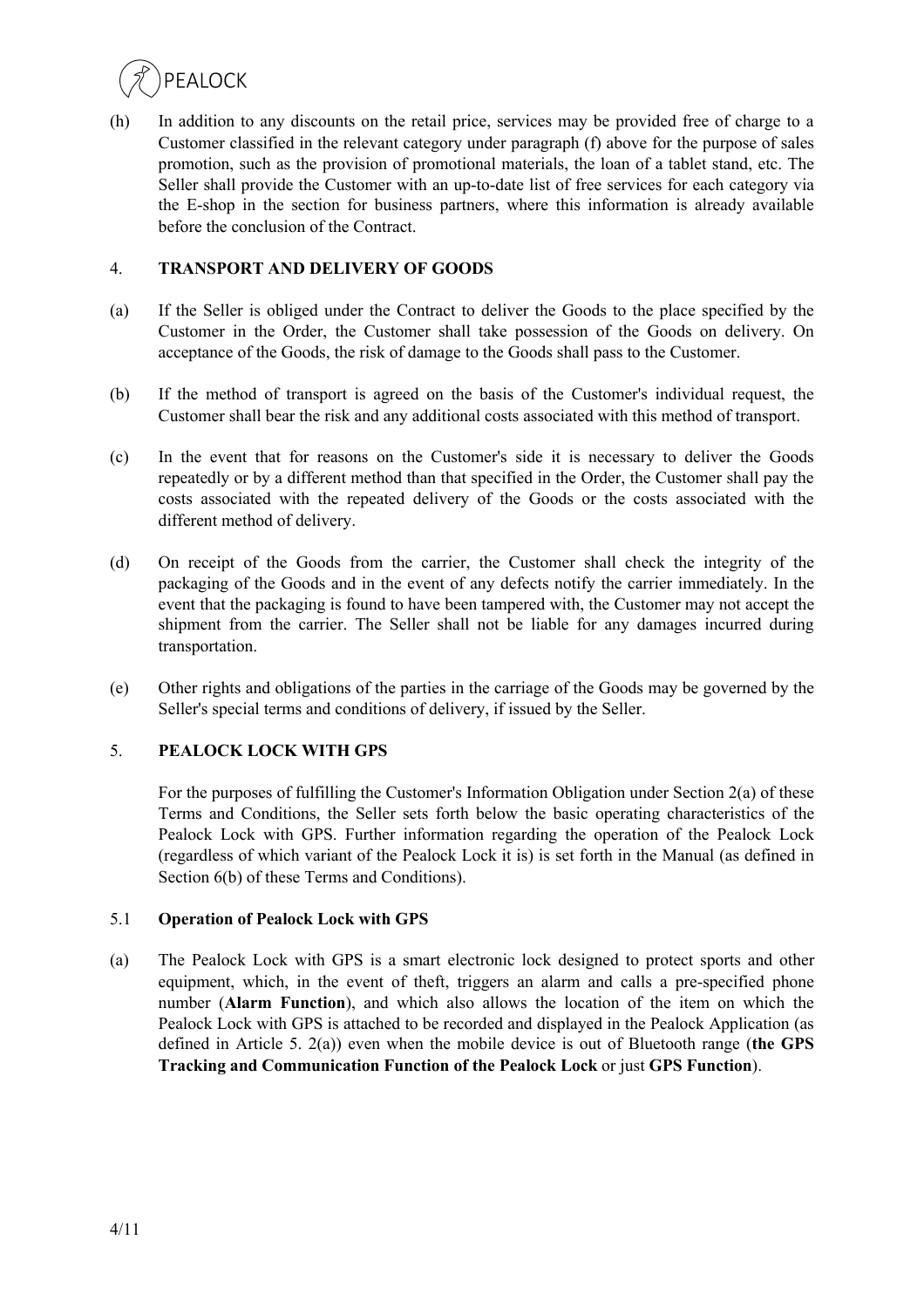- (b) The Pealock Lock with GPS contains the Seller's embedded software that enables the use of the GPS Feature (**Software**) and a SIM card that enables the Pealock Lock to communicate with the Pealock App.
- (c) The SIM Card must be activated before the Pealock with GPS can be put into operation. For the avoidance of doubt, the Seller states that the Pealock Lock is only compatible with the SIM card included in each new Pealock Lock package.
- (d) Activation of the SIM card will occur automatically the first time data is transferred from the Pealock Lock with GPS to the Pealock App, with data transfer enabled via the data services on the SIM card (**Data Services**).
- (e) Data Services are necessary for the proper functioning of the GPS tracking and communication function of the Pealock Lock, and the purchase of a new Pealock Lock with GPS includes a SIM card with Data Services already prepaid for a period of 6 months from the activation of the SIM card. Data Services for the use of the GPS Function after this 6 month period will be provided to the User upon purchase of Additional Services (as defined in Article 5.4(a) of these Terms and Conditions) via the Pealock Application.
- (f) For the avoidance of doubt, the Seller expressly states that it is not the direct provider of the Data Services and merely facilitates their use in the provision of the Pealock Lock functionality. The provision of the Data Services is governed by the contractual terms and conditions of the electronic communications service provider within the meaning of Act No. 127/2005 Coll., the Act on the Provision of Electronic Communications Services, as amended. The terms and conditions of the Data Service Provider are available at https://www.vodafone.cz/\_sys\_/FileStorage/download/2/1419/vseobecne\_podminky\_eng.pdf .
- (g) In order to use the Alarm Function, you must have a credit of at least CZK 200 on your SIM Card. The SIM card included in the original package has a prepaid credit of CZK 200, which can be further increased in the Pealock Application as part of the purchase of Additional Services.

# 5.2 **Installation of the Pealock Lock with GPS**

- (a) In order to use the Pealock Lock with GPS, the User must have the Pealock mobile app (**Pealock App**) installed on his/her mobile device (**Device**) and the Pealock Lock with GPS paired with it registered within his/her personal profile. A list of supported devices for the Pealock App is available in the official stores (e.g. App Store, Google play).
- (b) A personal profile is created by the User when the Pealock App is first launched by entering the access data through which the User will log in to the Pealock App. The registration of the personal profile is completed by confirmation from the Seller.
- (c) The pairing of the Pealock Lock with the GPS and the Pealock Application is based on Bluetooth technology, in the manner described in more detail directly in the Pealock Application.
- (d) For the smooth functioning of the GPS tracking function and communication with the Pealock Lock, it is essential to always have the current version of the Pealock App downloaded.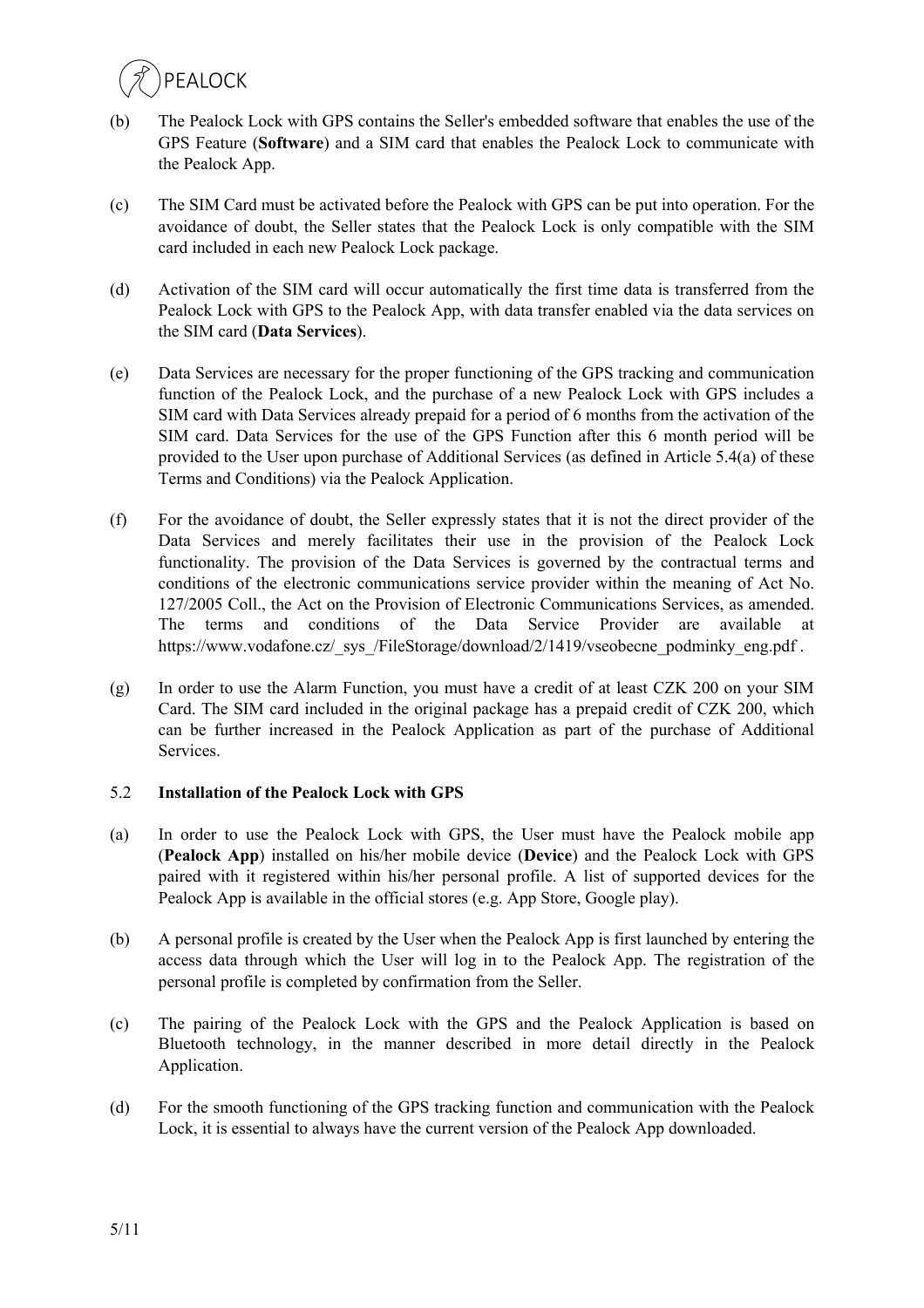## 5.3 **Use of the GPS Tracking and Communication with Pealock**

- (a) The GPS tracking and communication function with the Pealock Lock allows the current location of the Pealock Lock to be determined and visualised in the Customer's personal profile in the Pealock App, and also ensures communication between the Pealock Lock and the Pealock App outside the Bluetooth range.
- (b) The Pealock Lock with GPS only allows determining its location instantaneously in the event of:
	- (i) its activation, i.e. when the Pealock with GPS is turned on; or
	- (ii) the triggering of an alarm, regardless of what causes the alarm to be triggered.
- (c) During the activation of the GPS Function, data regarding the current location of the Pealock Lock is shared with the registered personal profile in the Pealock Application, whereby when the Pealock Lock with GPS is activated, it is a one-time data transfer and when the alarm is triggered, data regarding the location of the Pealock Lock is transferred repeatedly every 3 seconds.
- (d) The Customer acknowledges and informs the User that the accuracy of the location data detected by the Pealock Lock with GPS and its transmission to the Pealock Application may be affected by the movement of the object on which the Pealock Lock is placed, the quality of the internet connection and other influences (for example, the effect of weather fluctuations or other natural influences) and therefore the data may be distorted from reality. The Customer further acknowledges that there is a slight delay between the transmission of a GPS signal and the display of the location on the Pealock App. The Seller therefore does not guarantee the quality of the GPS signal and its coverage at the location where the Pealock with GPS will be used or the error-free operation of the Pealock GPS Function due to poor quality mobile data transmission.

#### 5.4 **Arranging Additional Services**

- (a) Additional services supported by the Pealock with GPS (**Additional Services**) can be ordered from the Seller in the Pealock App.
- (b) As part of the Additional Services, the User may, in addition to using the Alarm Function after the SIM card credit has been exhausted and extending the validity of the GPS Tracking and Communication Function with Pealock Lock for a period beyond the first 6 months, arrange, for example, online property insurance or travel insurance free of charge. The current list of Additional Services supported by Pealock with GPS and their prices are listed in the E-shop and in the Pealock App.
- (c) The terms and conditions of the Additional Services are regulated by a separate contract, which is concluded when ordering the Additional Service.
- (d) For the avoidance of doubt, unless otherwise expressly agreed, the Seller only allows the User to arrange the Additional Services via the Pealock App, but the actual provision of the Additional Services is handled directly by the Supplier, who is thus responsible for the manner and quality of such services.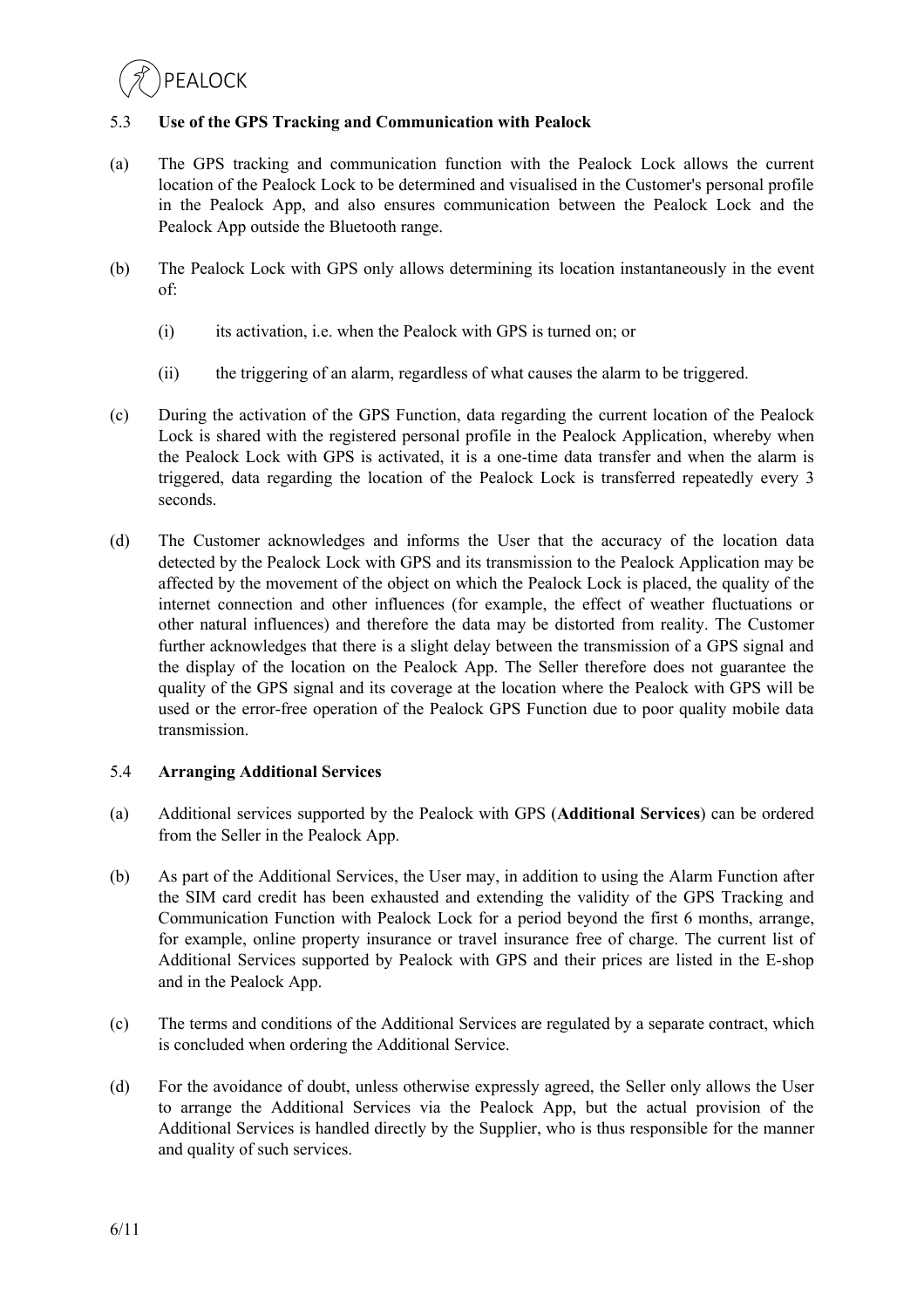

## 5.5 **Use of data**

- (a) The Customer shall be responsible for informing the end User of the Pealock Lock that the location data of the Item, as detected by the Pealock Lock with GPS, shall be used by the Seller for the duration of the User's use of the Pealock Lock and that the Seller shall be further entitled to any anonymized data, including anonymized data regarding the location of the Pealock Lock, to use it for its internal and business purposes, to share it with third parties and to process it at its discretion, including the possibility to incorporate such data into a database, even at any time after the termination of the use of the Pealock Lock. The Customer undertakes to comply with the information obligation by referring to the Seller's information document regarding the processing of Users' personal data by the Seller, which can be found at https://pealock.com/cs/gdpr/.
- (b) The Seller shall in any case be deemed to be the founder of the database referred to in paragraph (a) above and shall be entitled to all property rights in such database in accordance with Act No. 121/2000 Coll., on Copyright, on Rights Related to Copyright and on Amendments to Certain Acts (Copyright Act), as amended (**Copyright Act**).

## 5.6 **Software**

- (a) The Seller shall be the exclusive and unrestricted executor of all proprietary and, to the fullest extent permitted by law, personality rights in the Software as a work of authorship within the meaning of the Copyright Act.
- (b) All of the Seller's rights (both proprietary and personal) in the Software shall remain vested in the Seller. The Seller does not grant any rights or access to the Software to Customer or User under the Agreement except to provide access necessary for the purposes of operating Pealock Lock. For this purpose, the Seller grants the Customer, or any User of the Pealock Lock, a nonexclusive, worldwide license to the Software for the duration of any User's ownership of the Pealock Lock. For the avoidance of doubt, upon transfer of ownership of the Pealock Lock, the license to the Software under this paragraph shall extend to the same extent to the new owner or User of the Pealock Lock. The price for the license granted under this paragraph is included in the Purchase Price.
- (c) The Customer and the User shall refrain from any use of the Pealock Lock and the Software other than in accordance with the Agreement, these Terms and Conditions or the Seller's instructions, or for any purpose other than the operation and use of the features of the Pealock Lock, including but not limited to examining, reconstructing or testing them to obtain the Seller's know-how or trade secrets contained therein, or analyzing the source code of the Software for purposes other than those permitted under Section 66 of the Copyright Act. Allowing any third party to perform such acts, even unintentionally, shall be deemed a breach of this obligation by the Customer or User.
- (d) The Customer shall make the User aware of the details of the Seller's copyright in the Software and the User's rights and obligations in using the Pealock Lock as set out in these Terms and Conditions as part of the performance of the Information Obligation.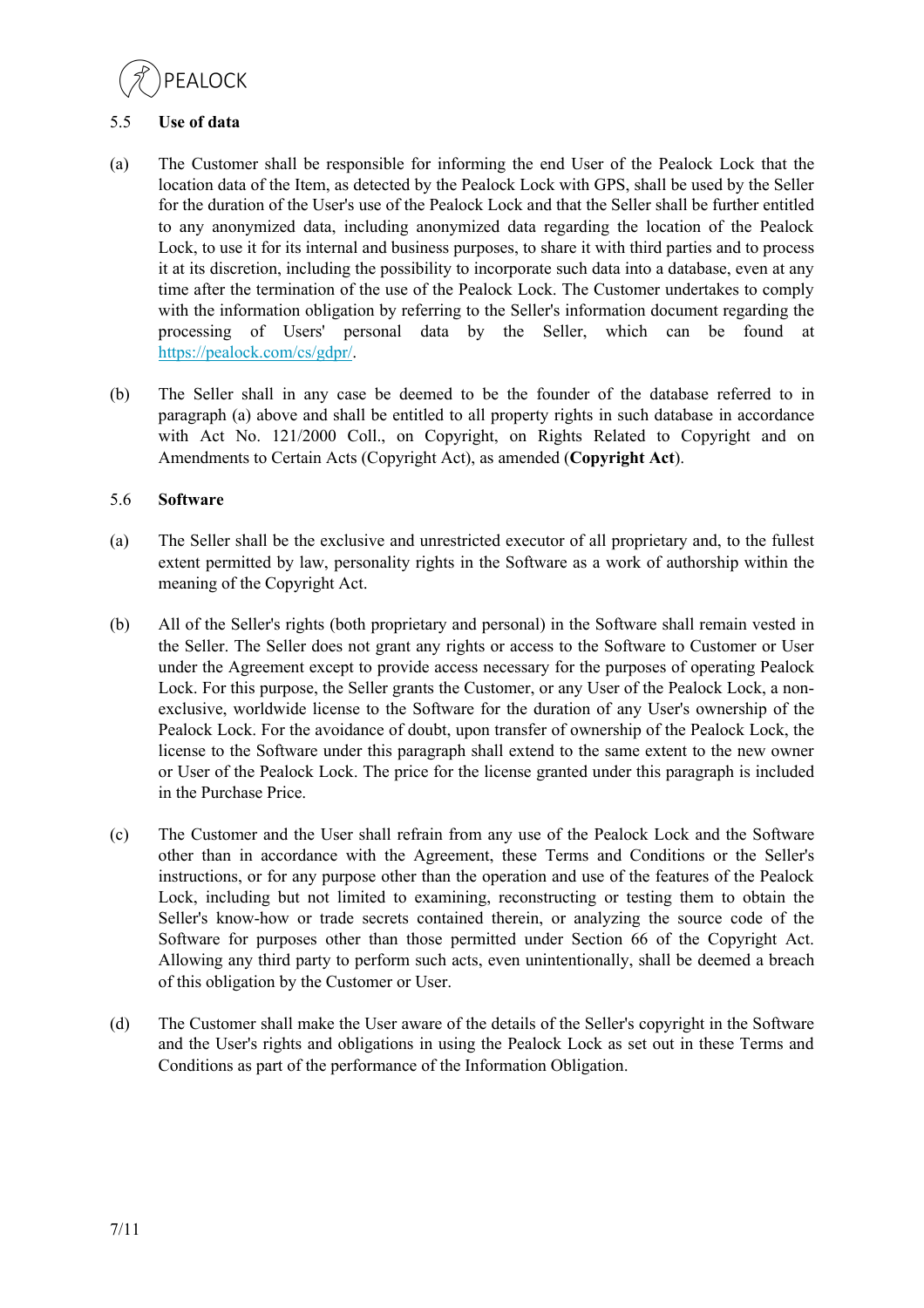## 6. **RIGHTS OF DEFECTIVE PERFORMANCE**

- (a) The Seller shall be liable to the Customer that the Goods are free from defects on receipt, in particular that at the time the Customer accepted the Goods:
	- (i) Pealock Lock has the characteristics described by the Seller in the E-shop; and
	- (ii) the Pealock Lock is fit for the advertised purpose,

unless the Pealock Lock is sold at a lower price because of a defect for which the lower price was agreed.

- (b) In using the Pealock Lock or presenting it to End Users, the Customer shall follow the instructions and recommendations of the Seller set forth in the manual for the use of the Pealock Lock (**Manual**). The Manual will be provided to the Customer with the Goods delivered and is also available in electronic form on the E-Shop at https://pealock.com/cs/video-navody-a-manualy/.
- (c) If the Customer damages the Goods by unprofessional maintenance, mechanical damage or careless handling in contravention of the Manual or the Seller's instructions, e.g.:
	- (i) improper handling, unprofessional or inadequate maintenance;
	- (ii) external mechanical or chemical influences and damage;
	- (iii) failure to follow the instructions in the Manual

the Seller shall be entitled to reject the claim.

- (d) The Customer shall notify the Seller of any defect in the Goods (Make a Claim) without undue delay after it could have been discovered by timely inspection and reasonable care, but not later than 24 months after receipt of the Goods.
- (e) The Customer shall enforce its rights under the defective performance against the Seller at the Seller's own expense at the Seller's registered office and such costs shall not be reimbursed to the Customer. The time of claim shall be deemed to be the time when the Seller receives the Pealock Lock claimed. The claim, including the removal of the defect, shall be settled without undue delay.
- (f) The Customer's obligation to pay the Purchase Price shall be without prejudice to its right to claim defective Goods. The Seller and the Customer agree to exclude the provisions of Section 2108 of the Civil Code.
- (g) Other rights and obligations of the parties relating to the Seller's liability for defects may be governed by the Seller's Complaints Policy.
- (h) For the avoidance of doubt, it is hereby stated that the Customer shall be individually liable for defects in the Goods to persons to whom it resells the Goods in the course of its business.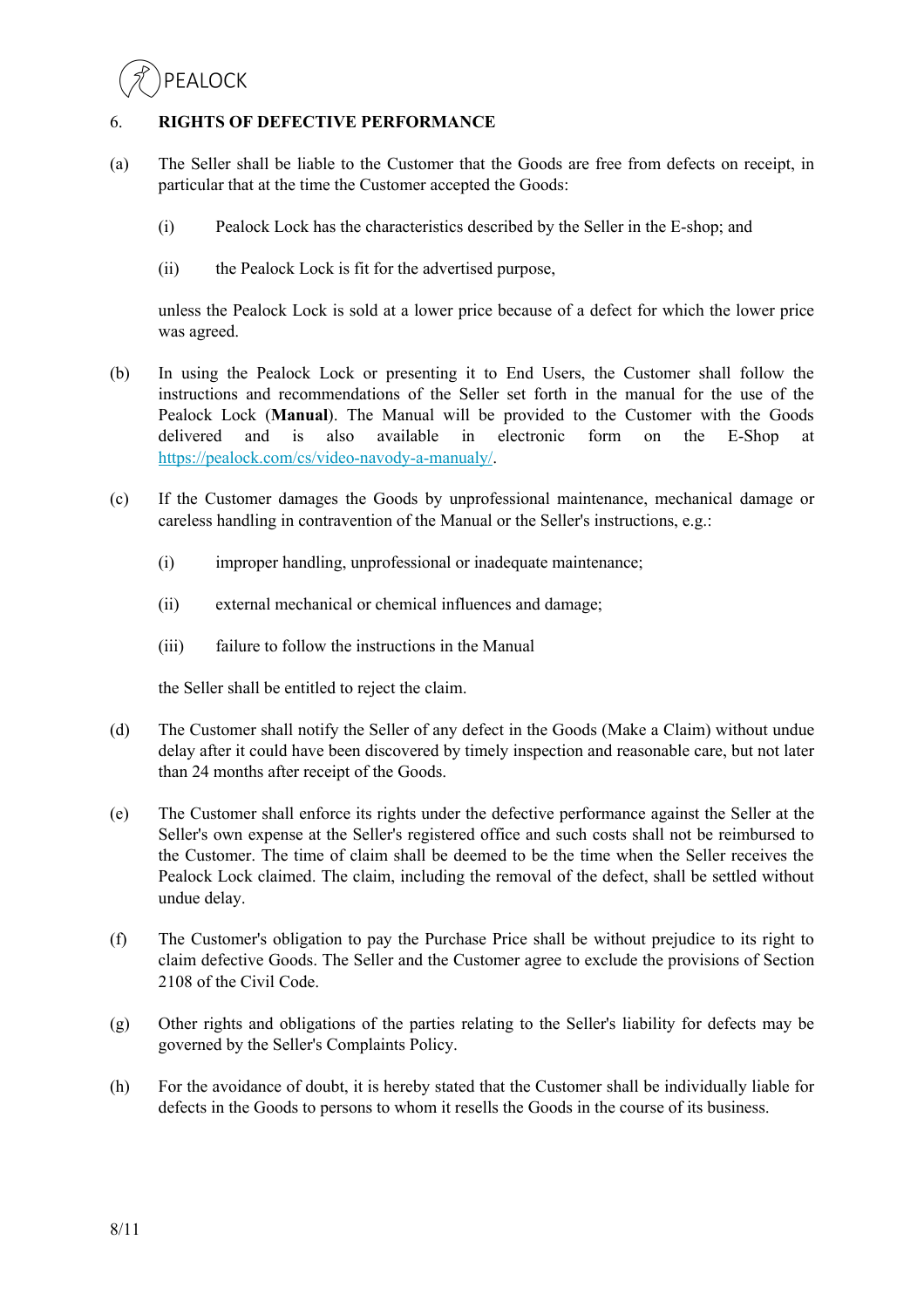

# 7. **PROTECTION OF PERSONAL DATA**

The Customer acknowledges that the Seller processes personal data for the purpose of selling the Goods in accordance with the legal provisions relating to the processing and protection of personal data, in particular, but not exclusively, Regulation (EU) 2016/679 of the European Parliament and of the Council of 27 April 2016 on the protection of natural persons with regard to the processing of personal data and on the free movement of such data and repealing Directive 95/46/EC (General Data Protection Regulation) (GDPR), Act No. 110/2019 Coll, on the processing of personal data, as amended, and any judicial or administrative interpretation of legislation relating to the processing and protection of personal data, any guidelines, codes of conduct or approved certification mechanisms issued by the Data Protection Authority. Details regarding the processing of the Customer's personal data by the Seller are set out at https://pealock.com/cs/gdpr/.

## 8. **TERMINATION OF THE CONTRACT**

- (a) Except as otherwise expressly provided in these Terms and Conditions or in the Contract, neither the Customer nor the Seller shall be entitled to unilaterally terminate the Contract (for example, by rescission or termination) unless such prohibition is contrary to mandatory provisions of law.
- (b) Pending acceptance of the Goods by the Customer, the Seller shall be entitled to withdraw from the Contract at any time without giving any reason.
- (c) The Seller shall further have the option to withdraw from the Contract if the Customer fails to pay the Purchase Price in full and in a timely manner or if the Goods ordered by the Customer are unable to be delivered because:
	- (i) the Goods are out of stock and cannot be manufactured; or
	- (ii) the Seller is unable to perform the Contract for a reason beyond its control, due to a natural disaster or force majeure.
- (d) Withdrawal from the Contract by the Seller shall always be made in writing to the Customer's e-mail address.
- (e) If the Seller withdraws from the Contract when the Purchase Price has already been paid by the Customer, the Purchase Price shall be refunded to the Customer without undue delay.
- (f) If a free gift or service is provided to the Customer together with the Goods in accordance with Article 3(h) of these Terms and Conditions, the Contract between the Seller and the Customer shall be concluded with the condition that if the Contract is withdrawn by the Customer, the Contract in respect of such gift or service shall cease to have effect and the Customer shall return the gift or service to the Seller together with the Goods or refrain from further use of the service.
- (g) Any termination of the Contract (including rescission) shall not affect the Seller's rights in the Software, and the database of which it is the Customer under the Contract, which shall survive termination of this Contract.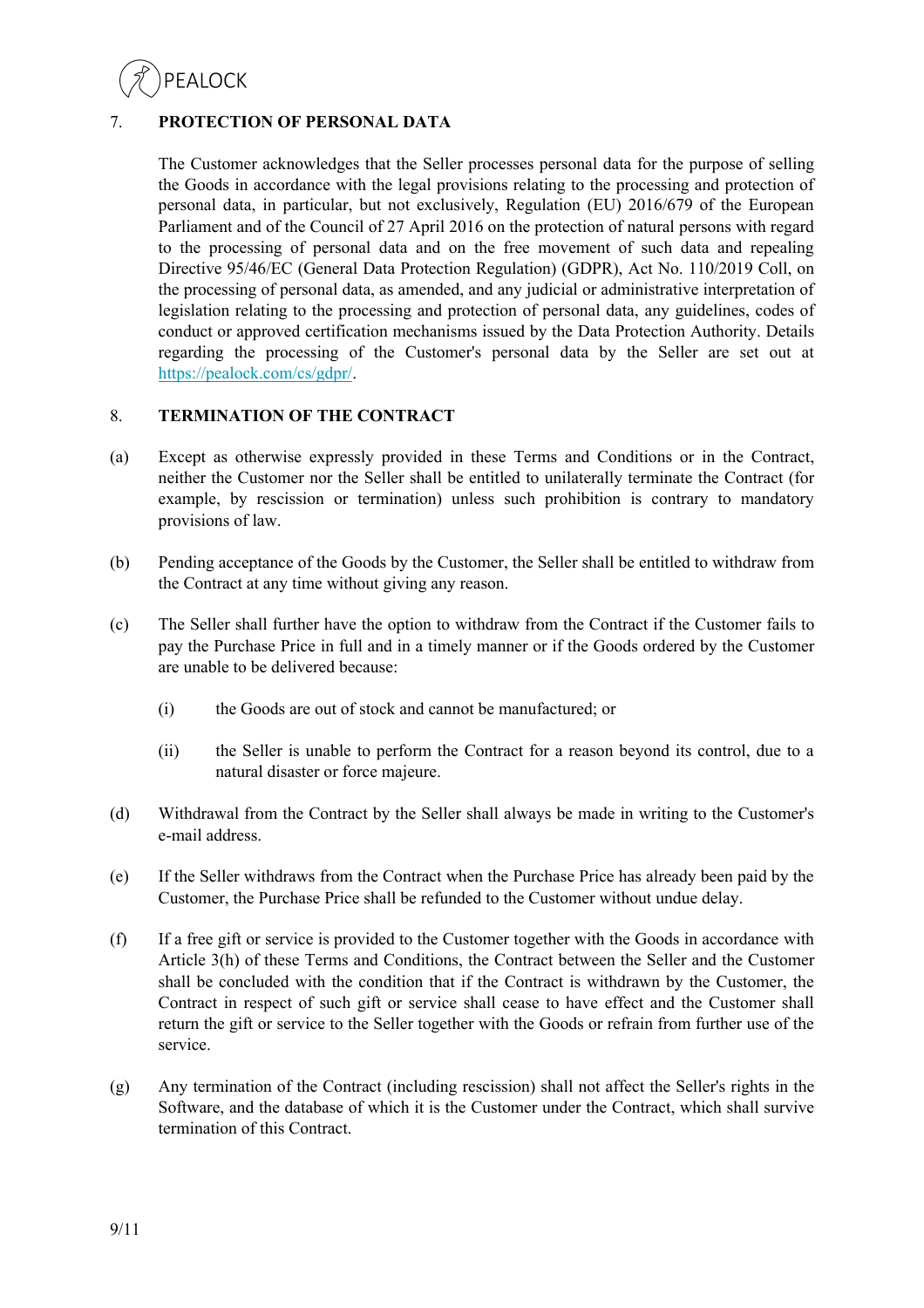

# 9. **FINAL PROVISIONS**

# 9.1 **Changes to the Terms and Conditions**

The current version of the Terms and Conditions is available on the E-shop. The Seller may unilaterally change or amend the Terms and Conditions, and the Seller shall inform the Customer in advance of any changes by publishing the changes on the E-shop with the effective date of the marked changes. Upon the entry into force of the new version of the Terms and Conditions, the original version of the Terms and Conditions shall cease to be valid. This provision does not affect the rights and obligations arising during the period of effectiveness of the previous version of the Terms and Conditions.

#### 9.2 **Governing Law and Jurisdiction**

- (a) The Contract, including these Terms and Conditions, and all rights of the Customer and the Seller arising out of, in connection with or in connection with the Contract or its termination or use of the Pealock Lock shall be governed by the laws of the Czech Republic.
- (b) All disputes relating to or arising out of the Contract or the use of the Pealock Lock shall be settled by the ordinary courts of the Czech Republic.

#### 9.3 **Final Provisions**

- (a) The Customer and the Seller assume the risk of change of circumstances and further exclude the application of the provisions of Sections 557, 1765 and 1766 of the Civil Code for the purposes of the Contract and these Terms and Conditions.
- (b) If any provision of the Terms and Conditions is or becomes invalid or ineffective, the invalid provision shall be replaced by a provision whose meaning is as close as possible to the invalid provision. The invalidity or ineffectiveness of one provision shall not affect the validity of the other provisions.
- (c) The Seller's billing information is:
	- (i) Company name: Pealock holding, s.r.o.
	- (ii) Address: Nové sady 988/2, Brno, 602 00, Czech Republic
	- (iii) E-mail address:  $info(\omega)$  pealock.com
	- (iv) ID number: 07837208, VAT number: CZ07837208
- (d) The Seller's correspondence address is:
	- (i) Company name: Pealock holding, s.r.o.
	- (ii) Address: Mostecká 130, Vsetín, 755 01, Czech Republic
	- (iii) E-mail address:  $info(\omega)$  pealock.com